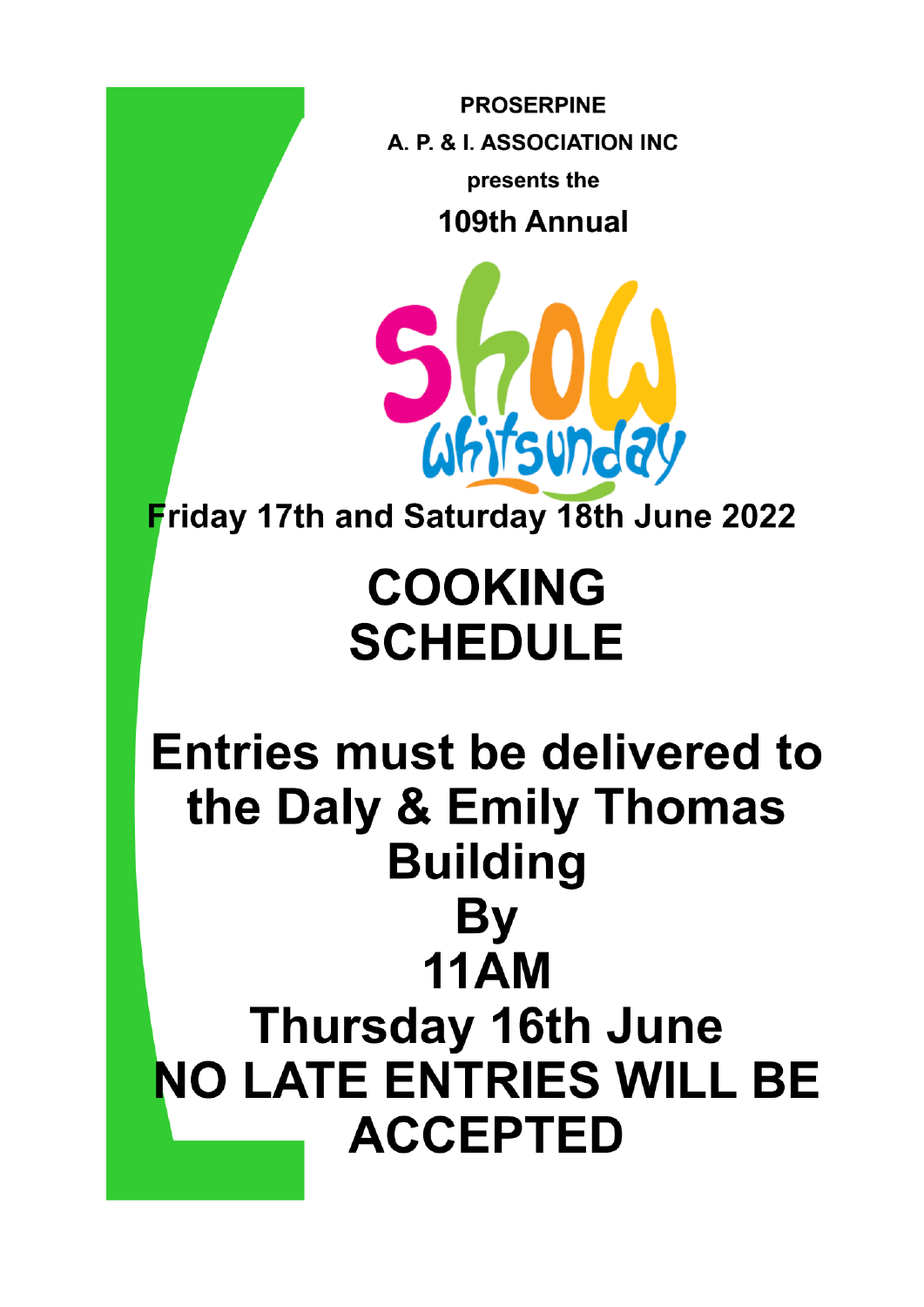## **COVID SAFE REQUIREMENTS PLEASE READ CAREFULLY**

## **If you have any questions, please contact Sue on 0458451126 or email reception@showwhitsunday.com.au**

• **All exhibitors and travelling companions must purchase exhibitor entry tickets online if you are not a member of the Proserpine Agricultural, Pastoral & Industrial Assoc. Inc.**

**They can be purchased at , or purchased from the show office before close of business MONDAY 13th June 2022. A list of opening times for the show office is below.**

**\* All exhibitors must QR Code in at the entrance to the showgrounds.**

- **If you are staying at the grounds for more than one day, you must QR Code in each day. (QR Codes will be set up around the showgrounds for your convenience)**
- **All exhibitors and travelling companions must maintain a 1.5 metre distance from other persons at all times. If you cannot do so, please wear a mask.**
- **Hand Sanitiser will be available at the entrance to the Daly & Emily Thomas building and around the grounds.**
- **Camping fees must be paid and a camping permit must be displayed n your vehicle at all times.**

• **Exhibitors, show officials and approved persons ONLY will be allowed to stay at the showgrounds from Thursday 16th June to Sunday 19th June. There will be no camping available for travellers.**

**The committee of the Proserpine A P & I Assoc has done an incredible amount of work and gone to a great deal of extra effort and expense to run a safe and successful show in 2022, and we thank you for your co-operation.**

**SHOW OFFICE OPENING HOURS - 9am to 5pm Monday 6th June Wednesday 8th June Friday 10th June Monday 13th June Tuesday 14th June Wednesday 15th June Thursday 16th June**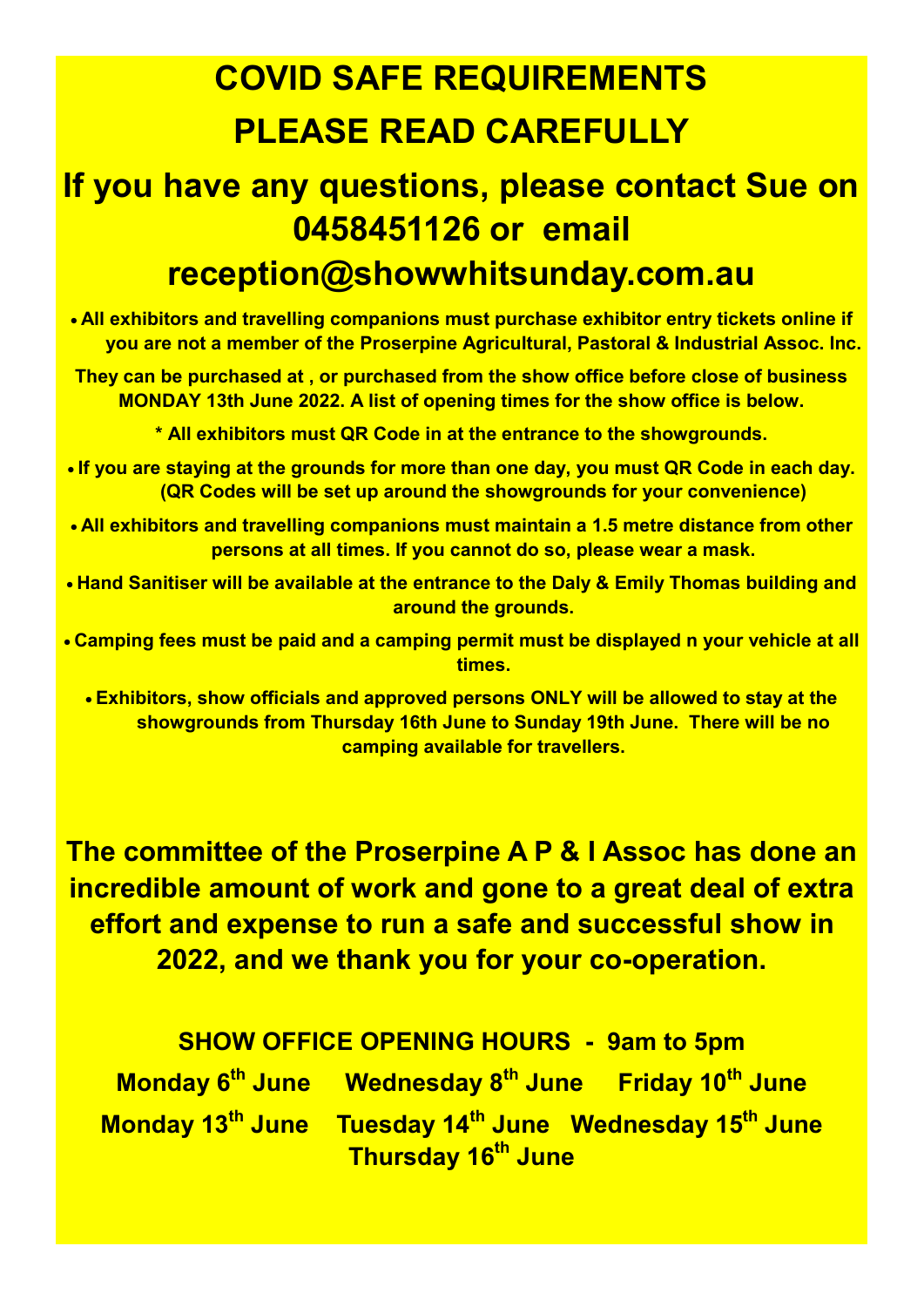**SECTION 6 - COOKERY - JAMS, JELLIES, CHUTNEYS, PICKLES, RELISHES , etc.** 

## **ENTRIES CLOSE FOR JAMS, JELLIES, CHUTNEYS, PICKLES, REL-ISH, FERMENTED VEGETABLES & JERKY BY THURSDAY 16TH JUNE 2022 by 11.00am**

**Exhibits to be lodged at the Daly & Emily Thomas Pavilion, Proserpine Showgrounds OPEN SECTION - CLASSES 1 TO 37 ENTRY FEE: \$2.00 PER CLASS MAXIMUM FEES FOR THIS SECTION: \$12.00 PRIZES: FIRST - \$7.00 SECOND - \$3.00**

**OPEN CLASSES - JAMS & JELLIES**

**PLEASE NOTE - SPECIAL CONDITIONS**

**Due to health regulations associated with our COVID-19 Plan, all fresh food will be disposed of after the show, and CAN NOT be collected by the exhibitor**

**As we value the time and effort put into making Jams and Jellies, all jars of Jam and Jelly must be sealed and will not be opened by the judge. For tasting purposes, we request that a small plastic sealed container containing a tasting portion of your jam or jelly be entered with your jar. This portion only, will then be disposed of.**

**These containers will be provided by the Proserpine A P & I Assoc Inc and can be collected at the Showgrounds Office from Thursday 9th June 2022.**

**PLEASE NOTE: The judge reserves the right to award no prize listed if the quality and/or quantity of the exhibit is inadequate**

#### **JAMS & JELLIES**

- 1. Bottle Rosella Jam
	- 2. Bottle Marmalade Jam
	- 3. Bottle Cumquat Jam
	- 4. Bottle Any Other Variety Jam
	- 5. Bottle of Jelly Any Variety
		- 6. Bottle Lemon or Passionfruit Butter
			- 7. Bottle Preserves

**"ALL BOTTLES ARE TO BE 375gms or over"**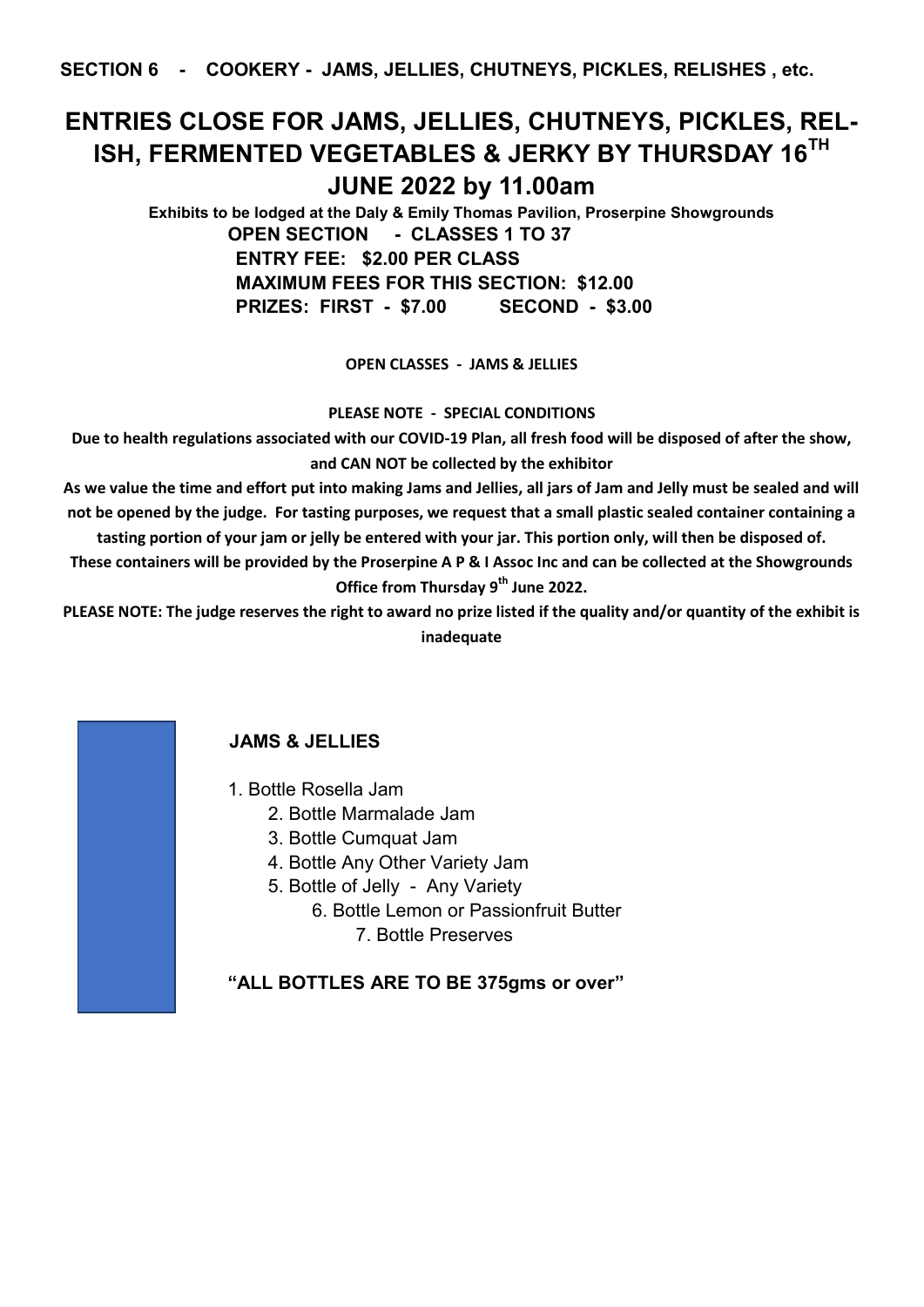#### **OPEN CLASS - CHUTNEYS, PICKLES AND RELISH etc**

#### **PLEASE NOTE - SPECIAL CONDITIONS**

**Due to health regulations associated with our COVID-19 Plan, all fresh food will be disposed of after the show, and CAN NOT be collected by the exhibitor**

**As we value the time and effort put into making Chutneys, Pickles and Relishes, all jars must be sealed and will not be opened by the judge. For tasting purposes, we request that a small plastic sealed container containing a tasting portion of your chutney, pickles and relishes etc be entered with your jar. This portion only, will then be disposed of and your jar can be collected.**

**These containers will be provided by the Proserpine A P & I Assoc Inc and can be collected at the Showgrounds Office from Thursday 9th June:**

**PLEASE NOTE: The judge reserves the right to award no prize listed if the quality and/or quantity of the exhibit is inadequate**

#### **CHUTNEYS, PICKLES AND RELISH etc**

- 8. Bottle Chutney Any Variety
- 9. Bottle Pickles Any Variety
- 10. Bottle Relish Any Variety
- 11. Bottle Sauce Any Variety
- 12. Bottle Pesto Any Flavour
- 13. Bottle Fermented Vegetable eg KimChi

#### **"ALL BOTTLES ARE TO BE 375gms or over"**

**OPEN CLASS - JERKY**

#### **PLEASE NOTE - SPECIAL CONDITIONS**

**Due to health regulations associated with our COVID-19 Plan, all fresh food will be disposed of after the show, and CAN NOT be collected by the exhibitor**

**As we value the time and effort put into making Jerky, we request that you have a plate for display of 3 pieces and a small tasting plate for judging, of 1 piece – both plates sealed in sealable plastic bags. The tasting portion only, will then be disposed of and your display jerky can be collected.**

#### **JERKY**

14. Jerky - Flavoured 15. Jerky - Hot and Spicy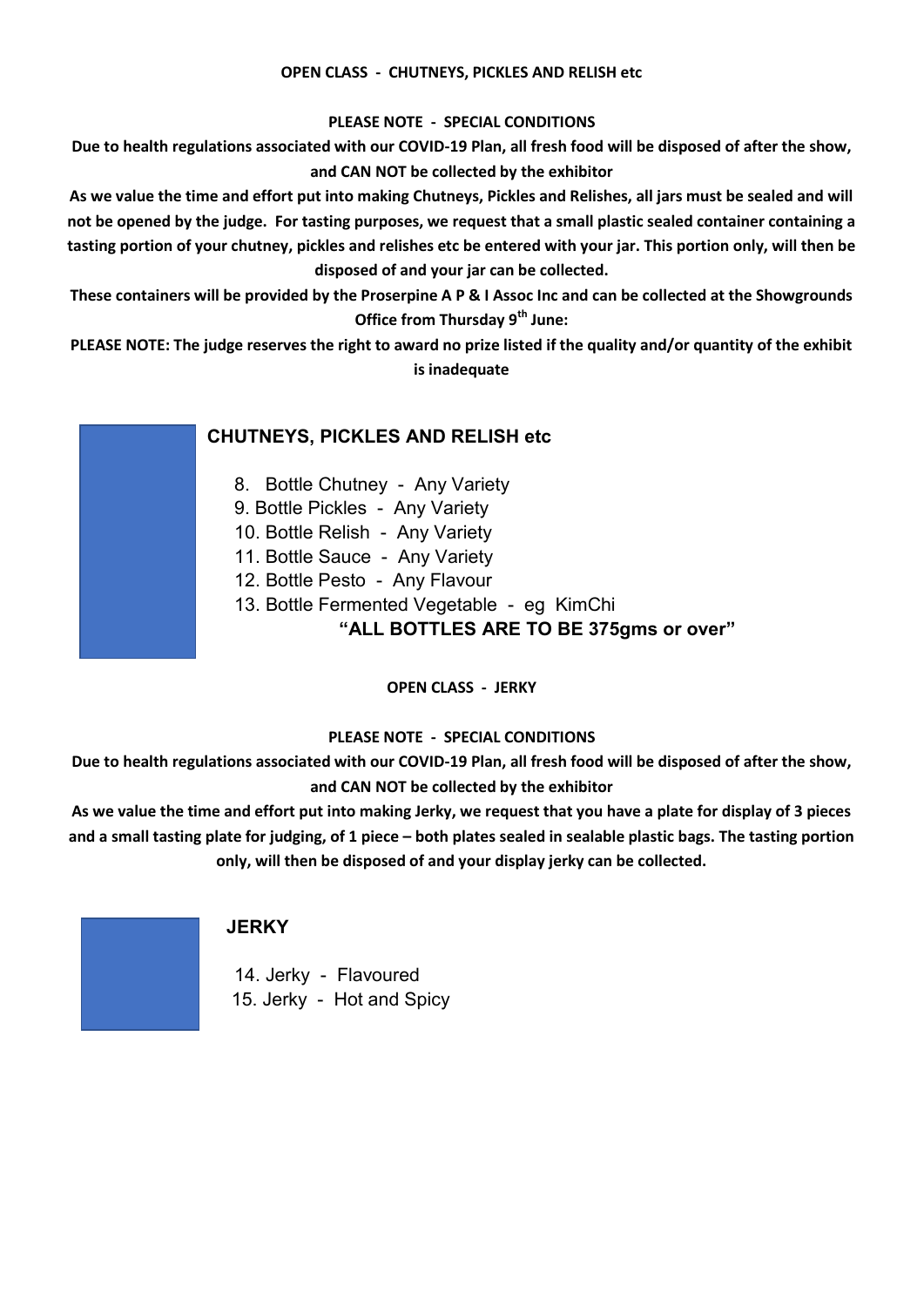**SECTION 6 - COOKERY - BAKING** 

## **ENTRIES CLOSE FOR BAKING ON THURSDAY 16TH JUNE 2022 by 11AM**

**Exhibits to be lodged at the Daly & Emily Thomas Pavilion, Proserpine Showgrounds OPEN SECTION - CLASSES 1 TO 37 ENTRY FEE: \$2.00 PER CLASS MAXIMUM FEES FOR THIS SECTION: \$12.00 PRIZES: FIRST - \$7.00 SECOND - \$3.00**

#### **OPEN CLASS - CAKES**

**PLEASE NOTE - SPECIAL CONDITIONS**

**Due to health regulations associated with our COVID-19 Plan, cakes will be disposed of after the show, and CAN NOT be collected by the exhibitor.**

**Fruit Cake is an exception to this, and special conditions apply. Please see below.**

**PLEASE NOTE: The judge reserves the right to award no prize listed if the quality and/or quantity of the exhibit is inadequate**

#### **CAKES - SMALL (CONDITIONS OF ENTRY AS ABOVE)**

- 16. Lamingtons ( Plate of 4)
- 17. Patty Cakes ( Plate of 4)
- 18. Peach Blossoms( Plate of 4)
- 19. Muffins Sweet ( Plate of 4)
- 20. Muffins Savoury ( Plate of 4)

#### **CAKES - LARGE (CONDITIONS OF ENTRY AS ABOVE)**

- 21. Carrot Cake (Un-iced)
- 22. Orange Bar Cake (Iced On Top NO fondant ONLY set icing)
- 23. Chocolate Cake (with chocolate icing NO fondant ONLY set icing)
- 24. Banana Cake (Iced)
- 25. Home Made Sponge Sandwich without butter

(jam filling, top dusted with icing sugar)

26. Marble Cake Iced

27. Decorated Cake

(Judged on icing only)

## **PLEASE NOTE ALL ENTRIES MUST BE SUPPLIED ON A DISPOBLE PLATE AND SEALED IN A SEALABLE PASTIC BAG**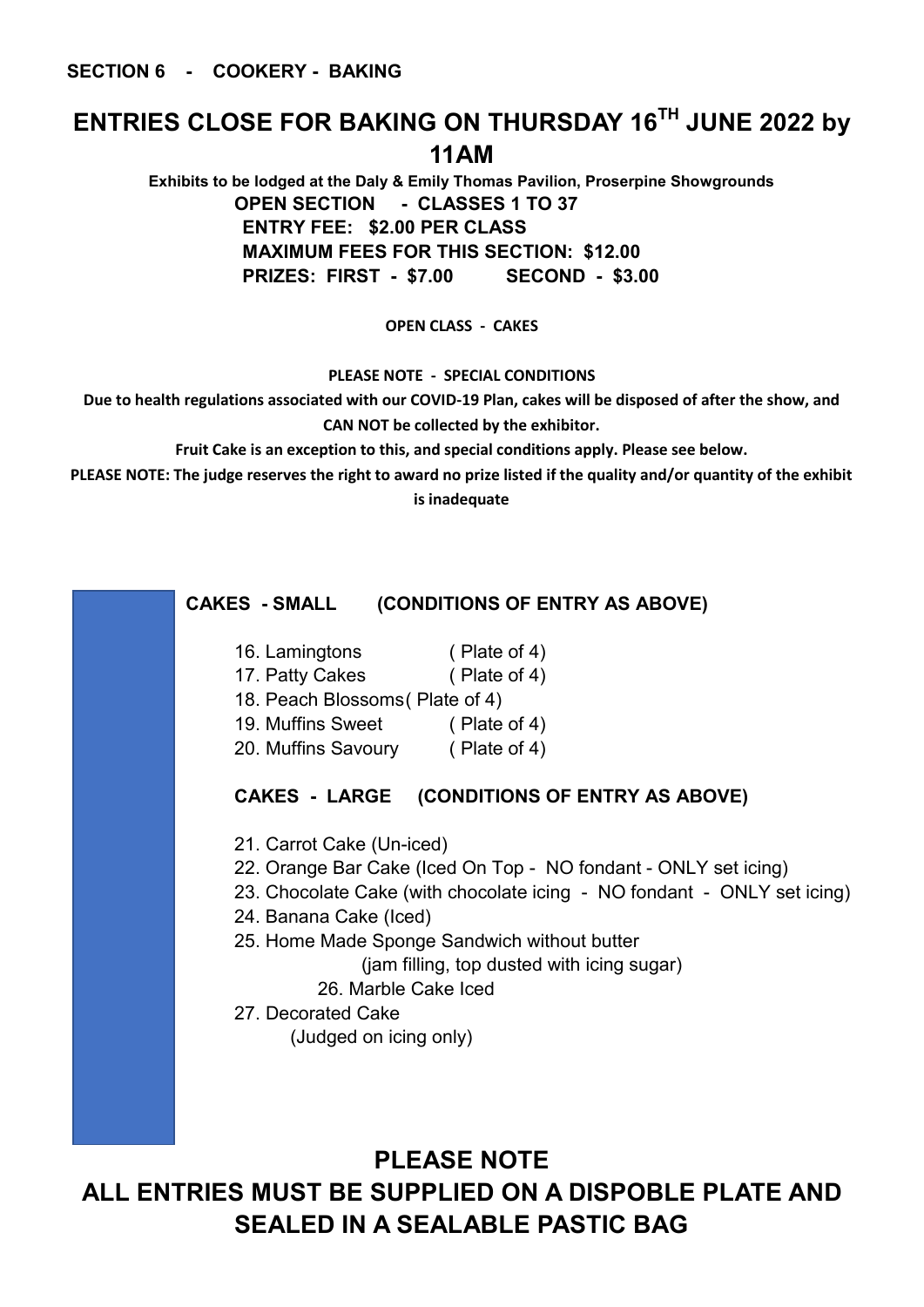**FRUIT CAKE (PLEASE SEE SPECIAL CONDITIONS FOR EACH CLASS)**

28. Boiled Fruit Cake

(20cm Round or Square Tin - not iced) **As Boiled Fruit Cake can be collected, please cut 1 slice from your fruit cake for tasting. This slice must be on a small plate and sealed in a sealable plastic bag. This tasting slice will be disposed of after judging and the remainder of the cake can be collected by the exhibitor after the show is completed.** 

**FIRST PRIZE - \$15 SECOND PRIZE - \$5**

29. Rich Fruit Cake

(20cm Round or Square Tin - not iced)

**As Rich Fruit Cake can be collected, please cut 1 slice from your fruit cake for tasting. This slice must be on a small plate and sealed in a sealable plastic bag. This tasting slice will be disposed of after judging and the remainder of the cake can be collected by the exhibitor after the show is completed.** 

**FIRST PRIZE - \$15 SECOND PRIZE - \$5**

30. Pumpkin Fruit Cake

(made to recipe following)

**As Pumpkin Fruit Cake can be collected, please cut 1 slice from your fruit cake for tasting. This slice must be on a small plate and sealed in a sealable plastic bag. This tasting slice will be disposed of after judging and the remainder of the cake can be collected by the exhibitor after the show is completed.** 

**FIRST PRIZE - \$15 SECOND PRIZE - \$5**

#### **PUMPKIN FRUIT CAKE RECIPE FOR CLASS 33**

125g butter or margarine

1 cup sugar

2 eggs

1 cup cooked mashed pumpkin

2 cups self-raising flour

1.5 cups Mixed Fruit

Cream Butter & Sugar. Add eggs one at a time.

Mix in pumpkin, flour & fruit

Bake in a 20cm round or square pan in a moderate oven

#### **PLEASE NOTE**

## **ALL ENTRIES MUST BE SUPPLIED IN A SEALABLE PASTIC BAG**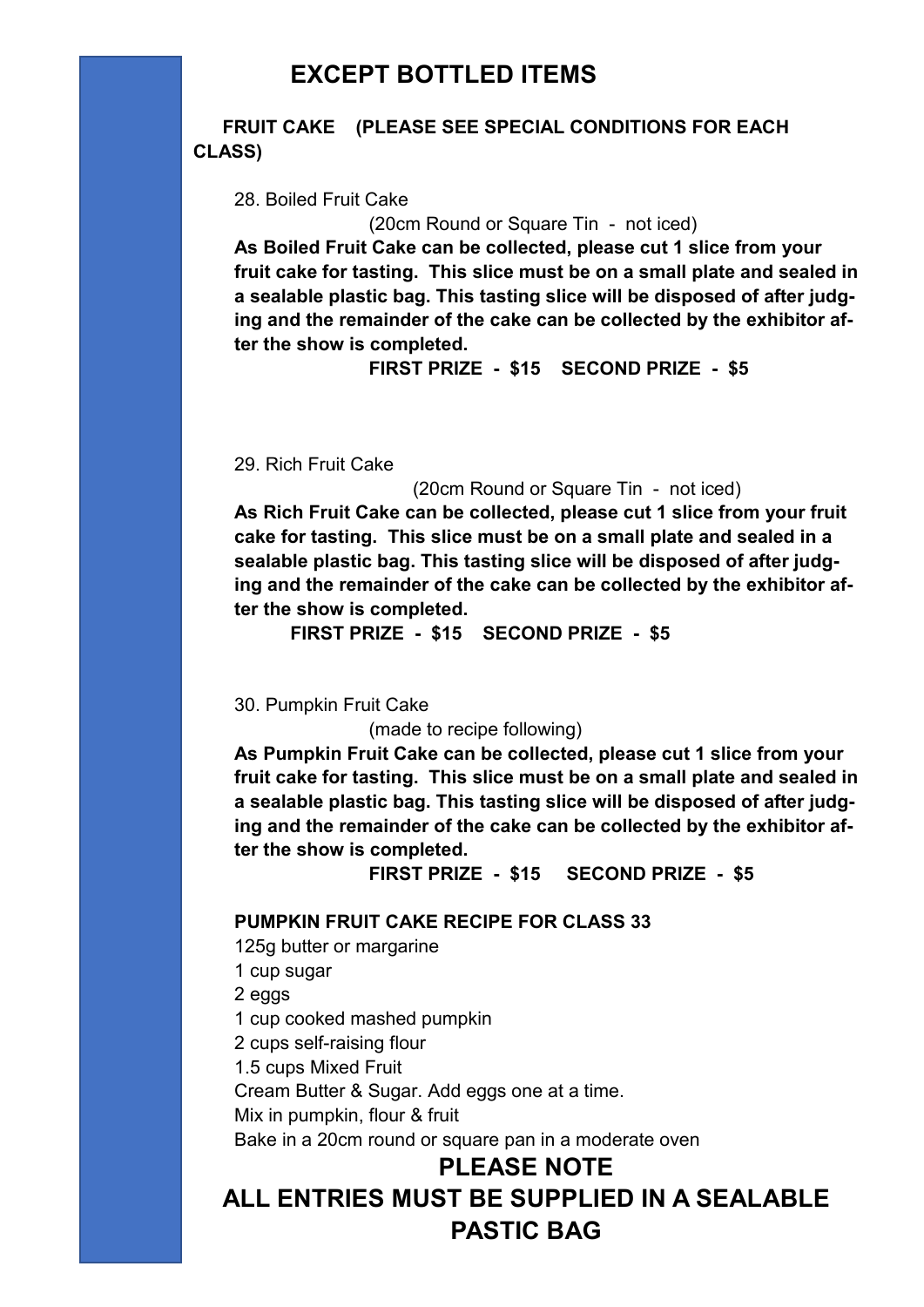## **EXCEPT BOTTLED ITEMS**

#### **MISCELLANEOUS COOKERY**

#### **PLEASE NOTE - SPECIAL CONDITIONS**

**Due to health regulations associated with our COVID-19 Plan, cakes will be disposed of after the show, and CAN NOT be collected by the exhibitor.**

- 31. Plate of Pikelets ( Plate of 4)
	-
- 32. Home Made Shortbread (Presented as a whole piece)
- 33. Home Made Plain Scones ( Plate of 4)
- 34. Pumpkin Scones ( Plate of 4)
- 35. Jam Drops ( Plate of 4)
- 36. Raspberry slice (Plate of 4)
- 37. Fudge Any Flavour (Plate of 4)
- 38. Melting Moments ( Plate of 4)
- 39. Anzac Biscuits ( Plate of 4)
- 40. Sourdough Bread (1 loaf)
- -
	-

## **PLEASE NOTE ALL ENTRIES MUST BE SUPPLIED ON A DISPOSABLE PLATE SEALED IN A SEALABLE PASTIC BAG EXCEPT BOTTLED ITEMS**

## **SASH AWARDED FOR MOST SUCCESSFUL EXHIBITOR IN COOKERY SECTION**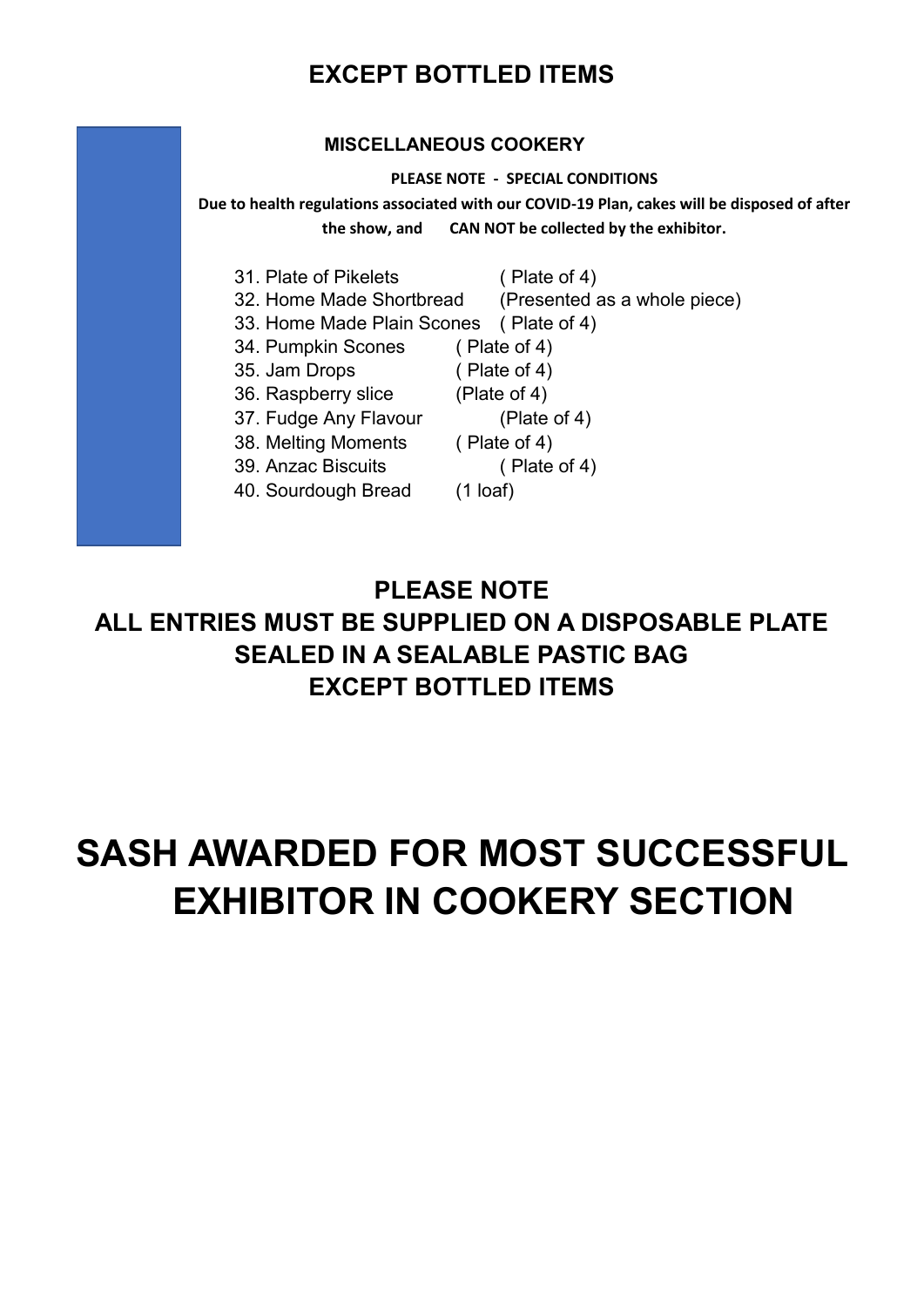

|  |  |  | This Photo by Unknown Author is |  |  |
|--|--|--|---------------------------------|--|--|
|--|--|--|---------------------------------|--|--|

## **ENTRIES CLOSE FOR JUNIOR CLASSES ON THURSDAY 16TH JUNE 2022 by 11AM**

**Exhibits to be lodged at the Daly & Emily Thomas Pavilion, Proserpine Showgrounds PLEASE NOTE: The judge reserves the right to award no prize listed if the quality and/or quantity of the exhibit** 

**is inadequate**

### **JUNIOR SECTION - DECORATED BISCUITS**

**Due to health regulations associated with our COVID-19 Plan, all Junior Exhibits will be disposed of after the show, and CAN NOT be collected by the exhibitor.**



## **PLEASE NOTE ALL ENTRIES MUST BE SUPPLIED IN A SEALABLE PASTIC BAG EXCEPT BOTTLED ITEMS**